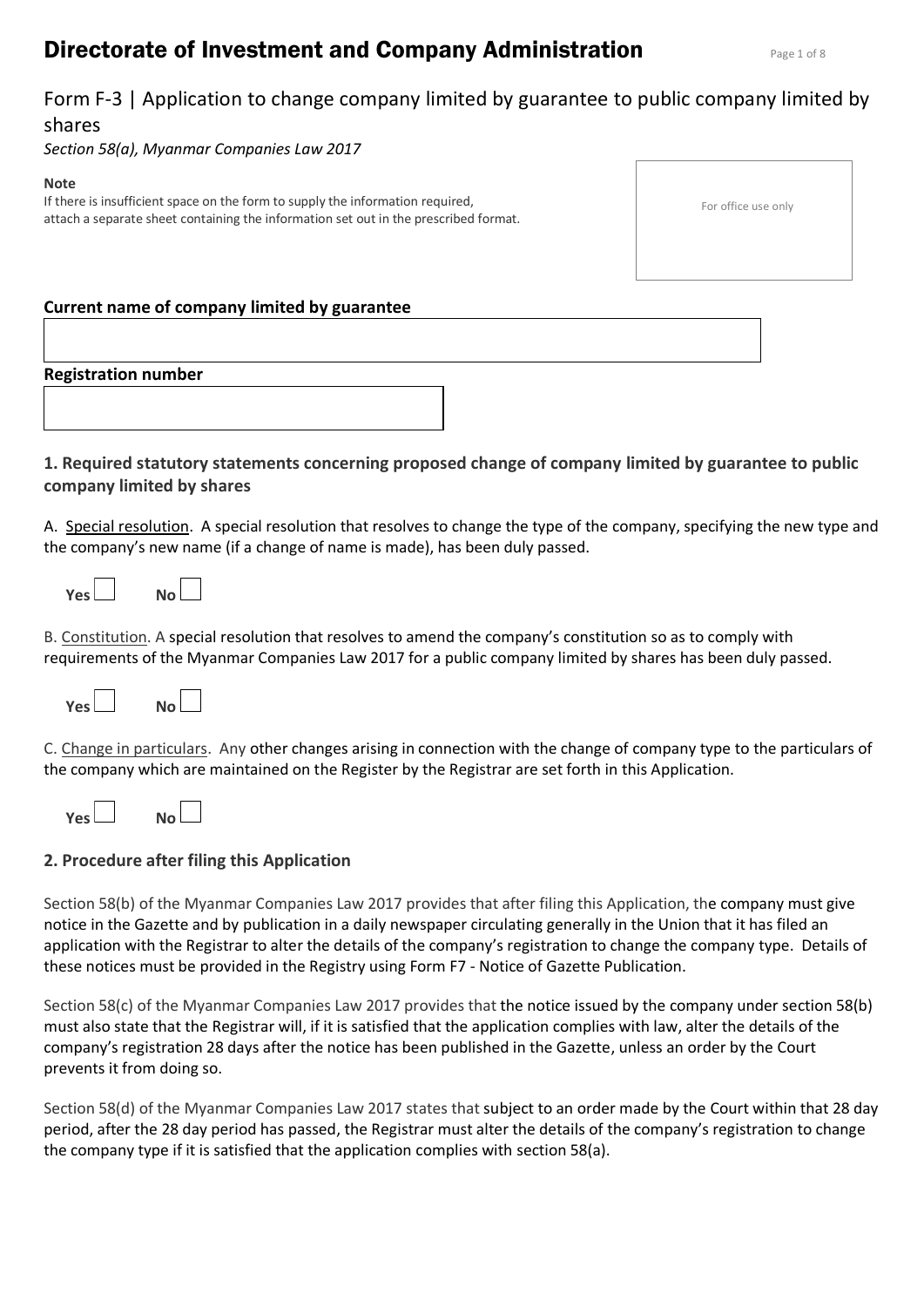Application to change company limited by guarantee to public company limited by shares (continued) Page 2 of 8

Section 58(e) of the Myanmar Companies Law 2017 provides that a change of company type takes effect when the Registrar alters the details of the company's registration to change the company type and the Registrar must give the company a new certificate of registration after it alters the details of the company in the register. The company's name is the name specified in the new certificate of registration issued by the Registrar.

## **3. Proposed new name of company**

*Note: must have "Public Company Limited" or "PCL" as the last words of its name* **Proposed name of company in English (required)** 

**Proposed name of company in Myanmar language (optional)** 

If the proposed name of company is identical to, or closely resembles, the name of a company which is already registered, the name can only be used if the other company is in the course of being dissolved and a copy of the dissolving company's consent is attached to this Application, if applicable.

**4. Upon the change company will be a foreign company:** 

*A "foreign company" means a company incorporated in the Union in which an overseas corporation or other foreign person (or combination of them) owns or controls, directly or indirectly, an ownership interest of more than thirty-five per cent.*

## **5. Name, address and other information for each director**

## **By signing this Application, the Company affirms that the persons named below are the directors of the company.**

## **The Company attests that each person named as a Director has consented in writing to act in this capacity.**

*Notes 1) The company must hold evidence of each director's written consent with the company records.*

*2) The company must have at least three directors, at least one of whom must be a Myanmar citizen who is ordinarily resident in the Union.*

*3) You must provide the name and address for each director in English. You may also provide the name in Myanmar language.*

- *4) If there are more than 3 directors please submit additional pages with this Application that contain the required information.*
- *5) A copy of each director's national registration card (N.R.C) for Myanmar citizens and passport for foreign citizens must be attached to this Application.*

# **A. First director**

## **Full name in English (required)**

**Former name of this person, if applicable, in English**

**Full name in Myanmar (optional)**

**Former name of this person, if applicable, in Myanmar language (optional)**

| <b>Nationality</b> | N.R.C. (for Myanmar citizens) / Passport (for foreign citizens only) |
|--------------------|----------------------------------------------------------------------|
|                    |                                                                      |
|                    |                                                                      |
|                    |                                                                      |

**Other nationalities, if applicable**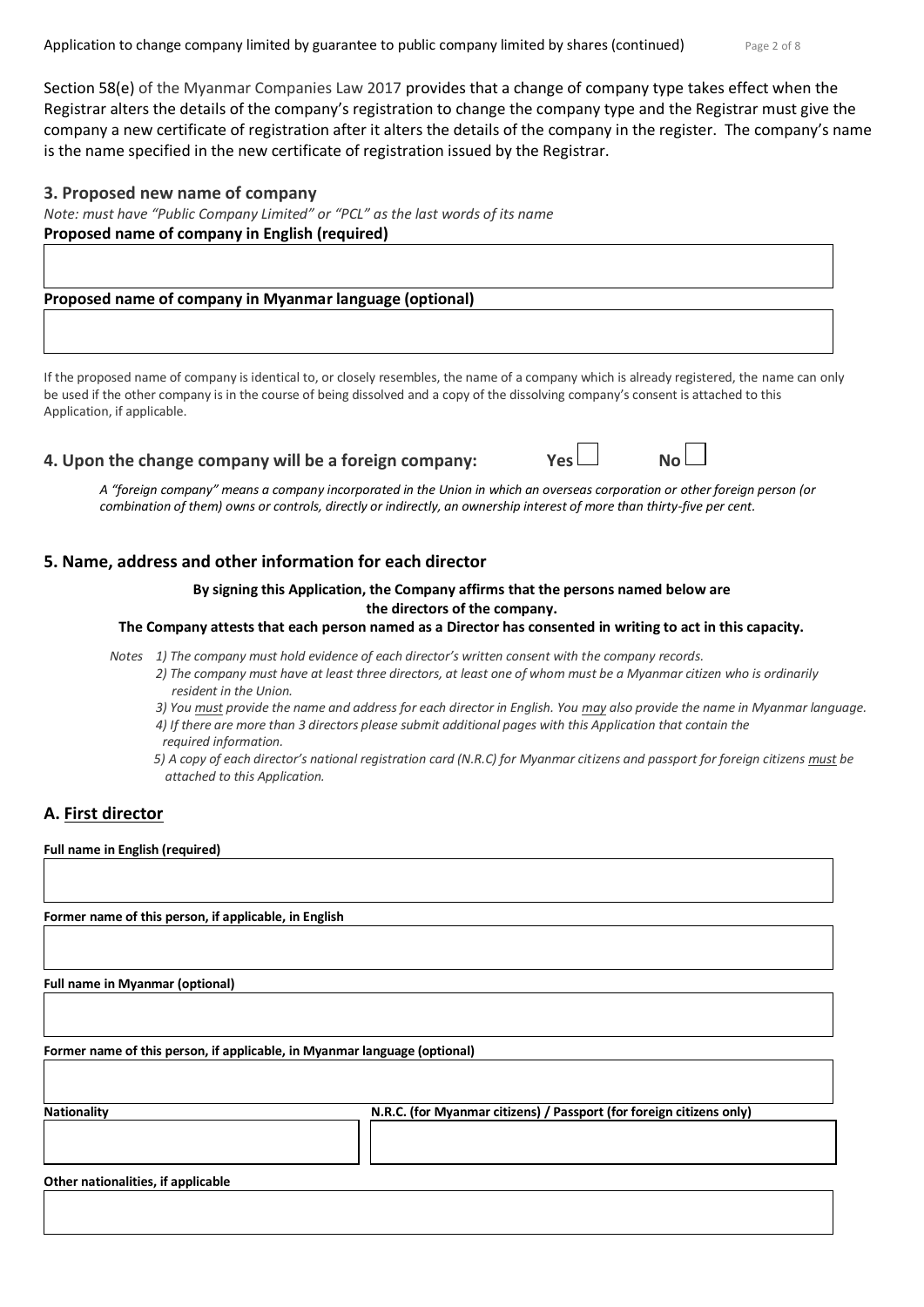Application to change company limited by guarantee to public company limited by shares (continued)

| アン<br>◠<br>$-$ | $\sim$ |  |
|----------------|--------|--|
|                |        |  |

| <b>Business occupation, if any</b>                    |                                                                             |                                                                                  |                     |
|-------------------------------------------------------|-----------------------------------------------------------------------------|----------------------------------------------------------------------------------|---------------------|
|                                                       |                                                                             |                                                                                  |                     |
| Gender                                                | Date of birth                                                               |                                                                                  |                     |
| Female<br>Male                                        |                                                                             |                                                                                  |                     |
| Street number and street name                         | Usual residential address for this director in English (required)           |                                                                                  |                     |
|                                                       |                                                                             |                                                                                  |                     |
| Unit, level, etc. (if applicable)                     |                                                                             |                                                                                  |                     |
|                                                       |                                                                             |                                                                                  |                     |
| Quarter/City/Township                                 |                                                                             |                                                                                  |                     |
|                                                       |                                                                             |                                                                                  |                     |
| State/Region                                          |                                                                             | Country                                                                          | Postcode (optional) |
|                                                       |                                                                             |                                                                                  |                     |
|                                                       | Email address (optional, but an email is required to receive notifications) |                                                                                  |                     |
|                                                       |                                                                             |                                                                                  |                     |
|                                                       |                                                                             | Phone Number (optional, but a phone number is required to receive notifications) |                     |
|                                                       |                                                                             |                                                                                  |                     |
|                                                       |                                                                             |                                                                                  |                     |
| <b>B.</b> Second director                             |                                                                             |                                                                                  |                     |
| <b>Full name in English (required)</b>                |                                                                             |                                                                                  |                     |
|                                                       |                                                                             |                                                                                  |                     |
| Former name of this person, if applicable, in English |                                                                             |                                                                                  |                     |
|                                                       |                                                                             |                                                                                  |                     |
| <b>Full name in Myanmar (optional)</b>                |                                                                             |                                                                                  |                     |
|                                                       |                                                                             |                                                                                  |                     |
|                                                       | Former name of this person, if applicable, in Myanmar language (optional)   |                                                                                  |                     |

**Nationality N.R.C. (for Myanmar citizens) / Passport (for foreign citizens only)**

**Other nationalities, if applicable**

**Business occupation, if any**

**Gender Date of birth**

 $\Box$  Male  $\Box$  Female

/ /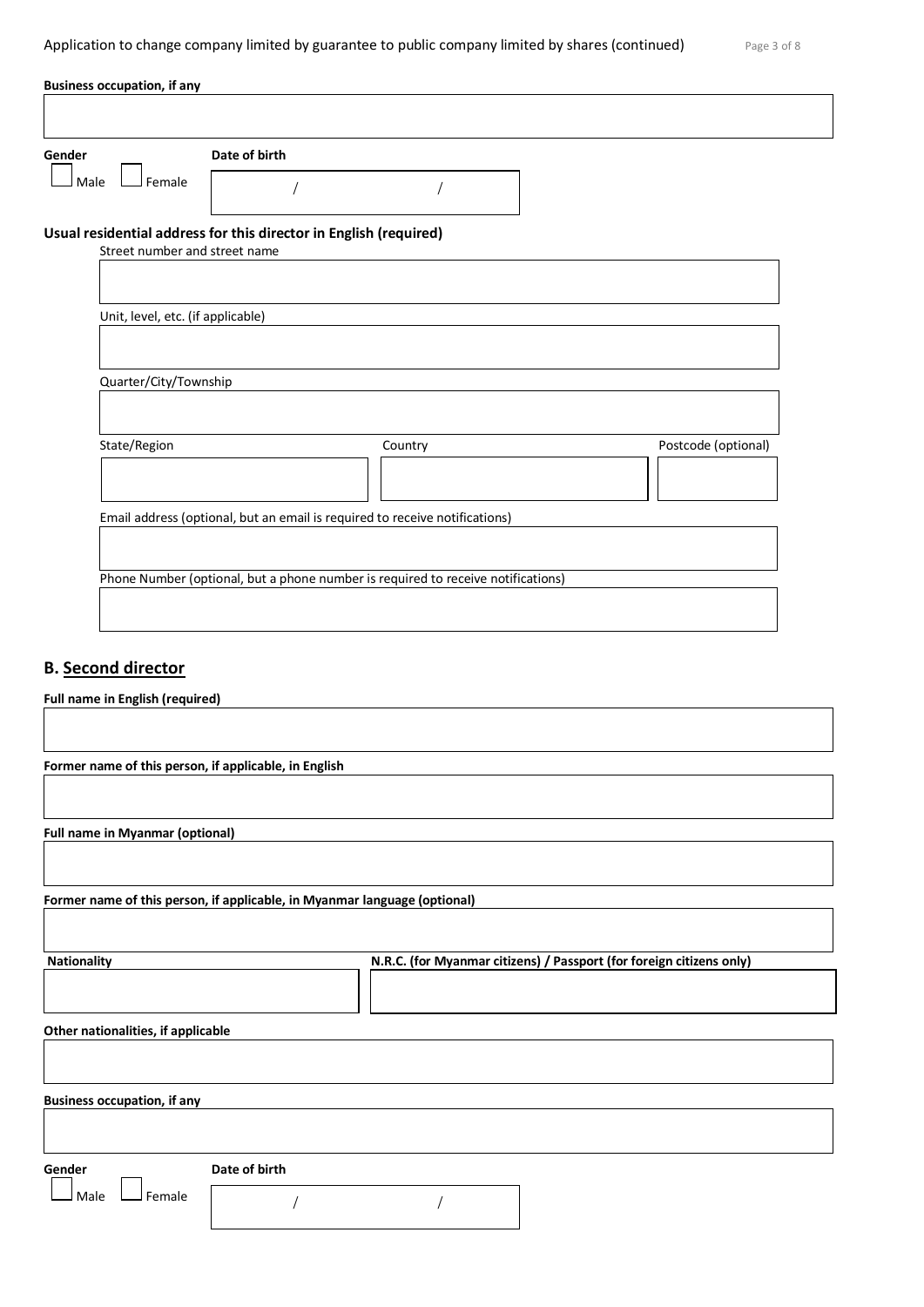## **Usual residential address for this director in English (required)**

| Street number and street name     |                                                                                  |                     |
|-----------------------------------|----------------------------------------------------------------------------------|---------------------|
|                                   |                                                                                  |                     |
|                                   |                                                                                  |                     |
| Unit, level, etc. (if applicable) |                                                                                  |                     |
|                                   |                                                                                  |                     |
|                                   |                                                                                  |                     |
| Quarter/City/Township             |                                                                                  |                     |
|                                   |                                                                                  |                     |
|                                   |                                                                                  |                     |
| State/Region                      | Country                                                                          | Postcode (optional) |
|                                   |                                                                                  |                     |
|                                   |                                                                                  |                     |
|                                   | Email address (optional, but an email is required to receive notifications)      |                     |
|                                   |                                                                                  |                     |
|                                   |                                                                                  |                     |
|                                   | Phone Number (optional, but a phone number is required to receive notifications) |                     |
|                                   |                                                                                  |                     |
|                                   |                                                                                  |                     |
|                                   |                                                                                  |                     |

## **C. Third director**

**Full name in English (required)**

**Former name of this person, if applicable, in English**

**Full name in Myanmar (optional)**

**Former name of this person, if applicable, in Myanmar language (optional)**

| <b>Nationality</b>                                                |               | N.R.C. (for Myanmar citizens) / Passport (for foreign citizens only) |  |
|-------------------------------------------------------------------|---------------|----------------------------------------------------------------------|--|
|                                                                   |               |                                                                      |  |
| Other nationalities, if applicable                                |               |                                                                      |  |
|                                                                   |               |                                                                      |  |
|                                                                   |               |                                                                      |  |
| <b>Business occupation, if any</b>                                |               |                                                                      |  |
|                                                                   |               |                                                                      |  |
|                                                                   |               |                                                                      |  |
| Gender                                                            | Date of birth |                                                                      |  |
| Male<br>Female                                                    |               |                                                                      |  |
| Usual residential address for this director in English (required) |               |                                                                      |  |
| Street number and street name                                     |               |                                                                      |  |
|                                                                   |               |                                                                      |  |
| Unit, level, etc. (if applicable)                                 |               |                                                                      |  |
|                                                                   |               |                                                                      |  |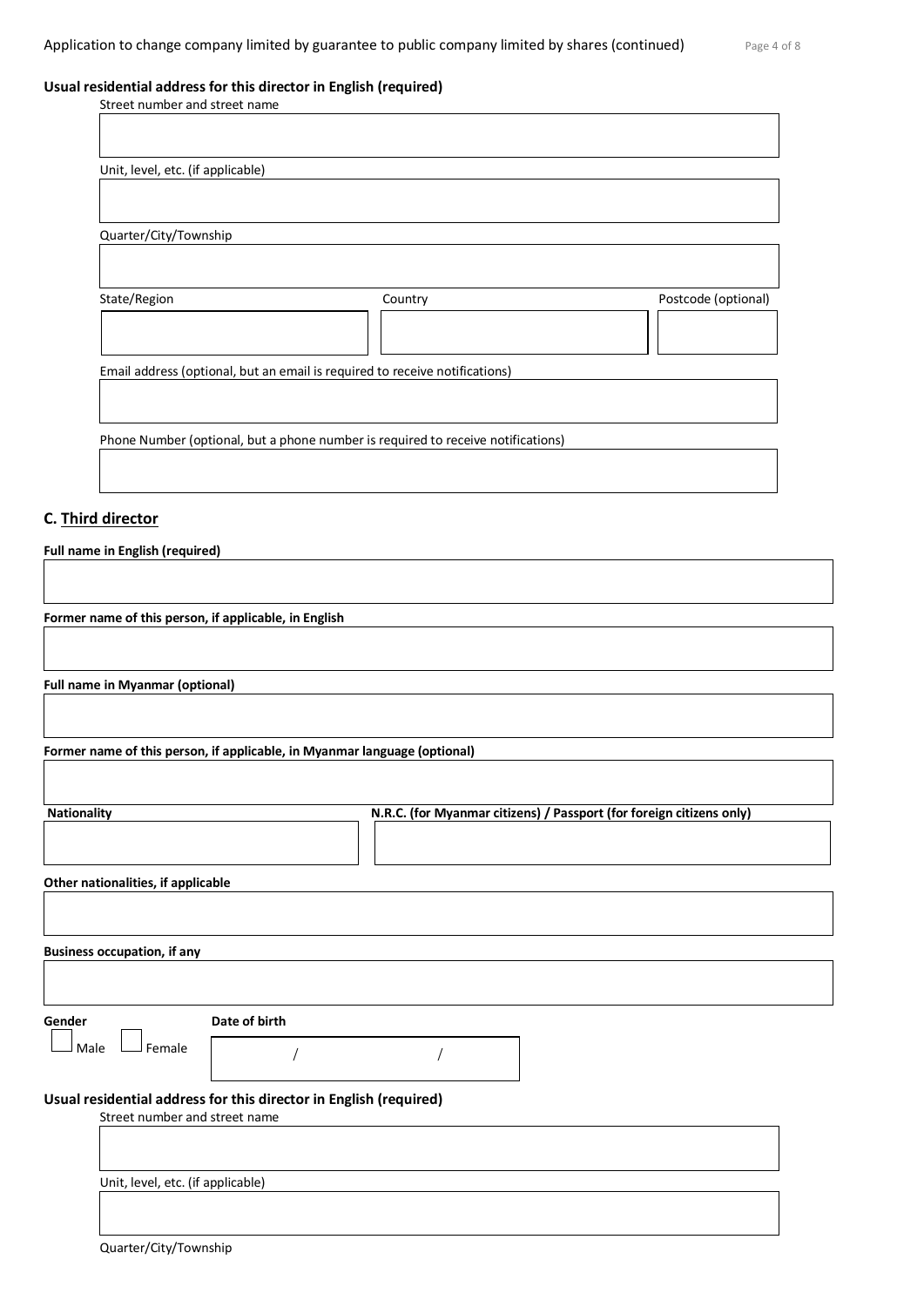| Email address (optional, but an email is required to receive notifications)      |  |
|----------------------------------------------------------------------------------|--|
|                                                                                  |  |
|                                                                                  |  |
|                                                                                  |  |
| Phone Number (optional, but a phone number is required to receive notifications) |  |

## **6. Name, address and other information for secretary, if applicable**

A company may have a secretary, but this is not required.

## *By signing this Application, the company affirms that the person named below is the secretary of the company. The company attests that the person named as secretary has consented in writing to act in this capacity.*

*Note: 1) The company must hold evidence of the secretary's written consent with the company records. 2) A copy of the secretary's national registration card (N.R.C) for Myanmar citizens and passport for foreign citizens must be attached to this Application.* 

#### **Full name in English (required)**

**Former name of this person, if applicable, in English**

**Full name in Myanmar (optional)**

**Former name of this person, if applicable, in Myanmar language (optional)**

| <b>Nationality</b> | N.R.C. (for Myanmar citizens) / Passport (for foreign citizens only) |
|--------------------|----------------------------------------------------------------------|
|                    |                                                                      |
|                    |                                                                      |
|                    |                                                                      |

**Other nationalities, if applicable**

**Business occupation, if any**

 $\Box$  Female

**Gender Date of birth**

/ /

## **Usual residential address in English (required)**

Street number and street name

Unit, level, etc. (if applicable)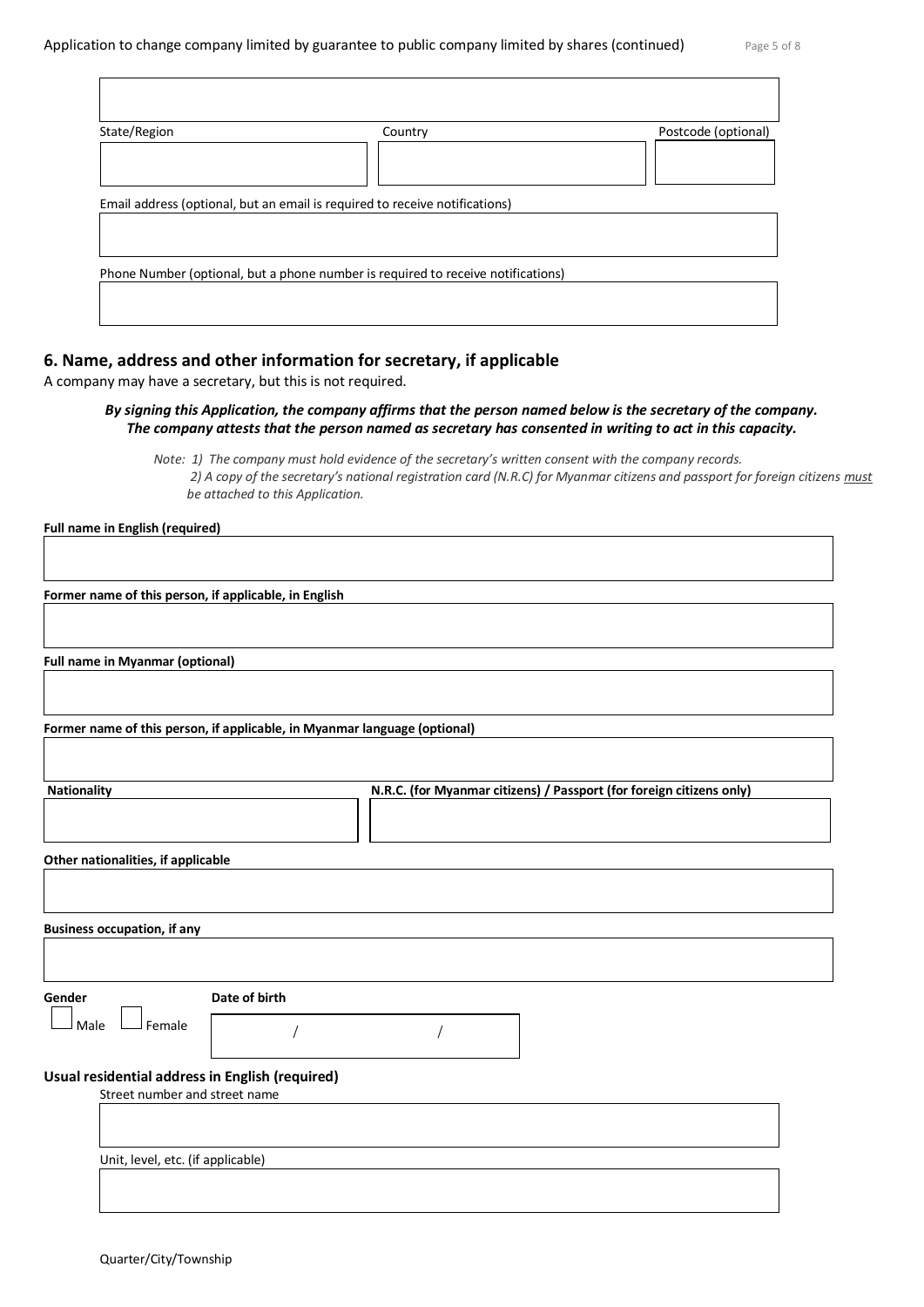| State/Region  | Country | Postcode (optional) |
|---------------|---------|---------------------|
|               |         |                     |
| Email address |         |                     |
|               |         |                     |
|               |         |                     |
| Phone Number  |         |                     |

## **7. Registered office address in English**

| Street number and street name     |         |                     |
|-----------------------------------|---------|---------------------|
|                                   |         |                     |
|                                   |         |                     |
| Unit, level, etc. (if applicable) |         |                     |
|                                   |         |                     |
|                                   |         |                     |
| Quarter/City/Township             |         |                     |
|                                   |         |                     |
|                                   |         |                     |
| State/Region                      | Country | Postcode (optional) |
|                                   |         |                     |
|                                   |         |                     |
|                                   |         |                     |

# **8. Address of principal place of business in the Union in English (if different to registered office)**

| Street number and street name     |         |                     |
|-----------------------------------|---------|---------------------|
|                                   |         |                     |
|                                   |         |                     |
| Unit, level, etc. (if applicable) |         |                     |
|                                   |         |                     |
|                                   |         |                     |
| Quarter/City/Township             |         |                     |
|                                   |         |                     |
|                                   |         |                     |
| State/Region                      | Country | Postcode (optional) |
|                                   |         |                     |
|                                   |         |                     |
|                                   |         |                     |

## **9. Share capital**

| A. Total number of shares of all classes to be issued by the company:                      |  |
|--------------------------------------------------------------------------------------------|--|
| B. The currency in which the company's share capital is to be denominated:<br>(MMK or USD) |  |
| Yes  <br>C. Does the company have an ultimate holding company?                             |  |

*This question only applies if the company has a member which is a corporate entity.* "Ultimate holding company", in relation to a body corporate, means a body corporate that is a holding company of the first-mentioned *body corporate and is itself not a subsidiary of any body corporate.*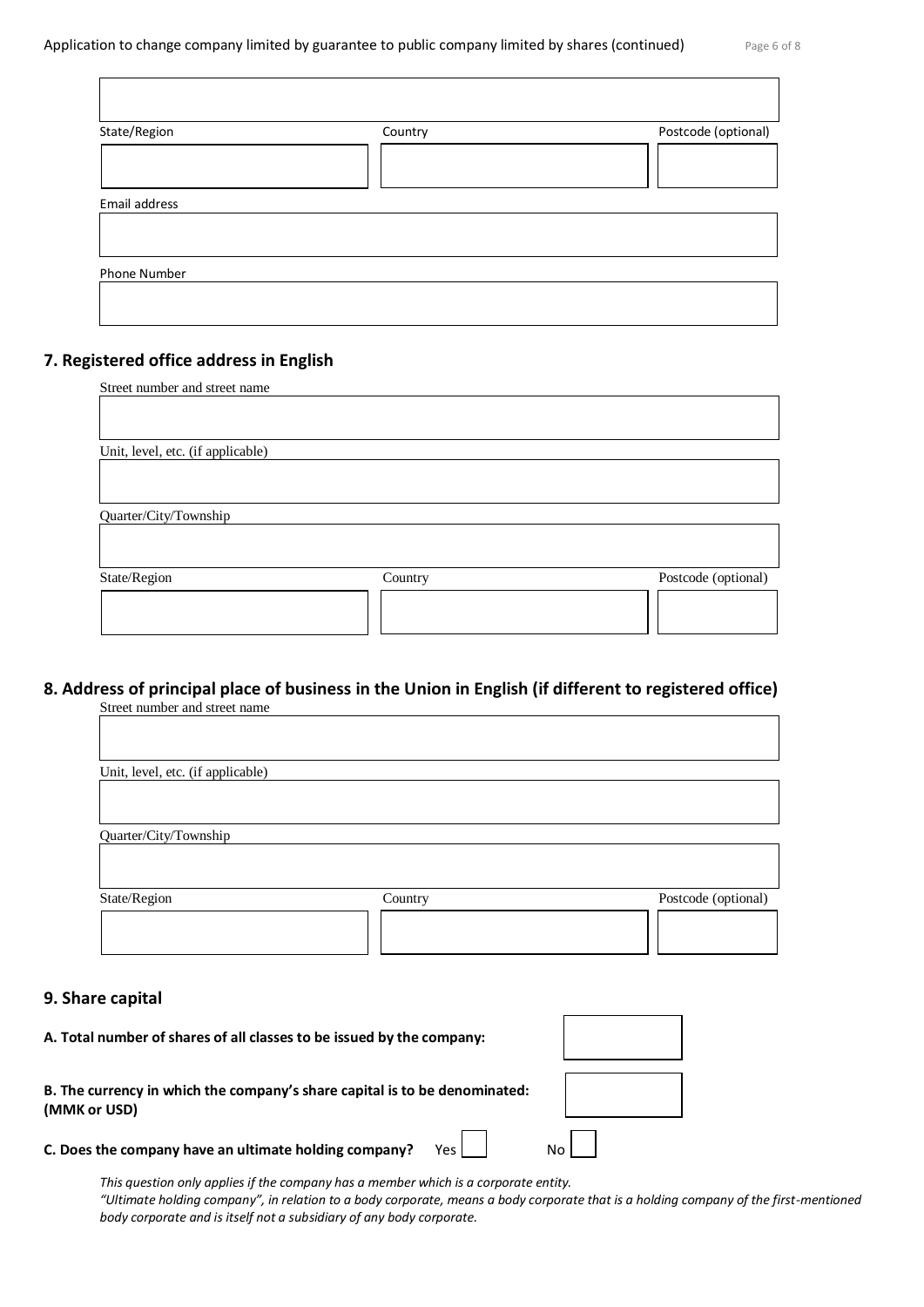#### **Name of ultimate holding company**

**Registration number (if applicable) Jurisdiction of incorporation**

## **D. Share capital structure**

| Share class code | Full title of class if not listed in the share<br>class code table below | Total number<br>of shares | Total amount paid on<br>these shares (if<br>applicable) | Total amount unpaid<br>on these shares (if<br>applicable) |
|------------------|--------------------------------------------------------------------------|---------------------------|---------------------------------------------------------|-----------------------------------------------------------|
|                  |                                                                          |                           |                                                         |                                                           |
|                  |                                                                          |                           |                                                         |                                                           |
|                  |                                                                          |                           |                                                         |                                                           |

## *The following are standard share codes that may be used to complete the table above. If the company will have a class of shares that does not appear in this table below please enter the full title of the class in the space provided above.*

| Share class code | <b>Full title of share class</b> |
|------------------|----------------------------------|
| ORD              | Ordinary                         |
| А                | Class A shares                   |
| B                | Class B shares                   |
|                  | Class C shares                   |
| <b>EMP</b>       | Employee's shares                |
| <b>MGM</b>       | Management shares                |
| <b>RED</b>       | Redeemable shares                |
| PRF              | Preference shares                |
| <b>REDP</b>      | Redeemable-Preference shares     |

## **10. Members**

## **1. Number of members**

A public company may have any number of members.

## **2. List of members**

The company must attach to this Application a list of members which includes the following information:

a) If the member is a natural person, provide their full legal name and address in English, nationality, N.R.C (for Myanmar citizens) or passport number (for foreign citizens), gender and date of birth.

b) If the member is another entity registered in the Union (such as another company or registered overseas corporation), provide the entity name and registration number.

c) If the member is an entity that is not registered in the Union (such as a non-registered overseas company), provide the entity name, registration number (if any), address, jurisdiction, and contact person information.

d) For every member, state the number and class of shares to be issued to that member and the amount that member agrees to pay for each share. Please submit additional pages containing all required information for members with this Application.

## *By signing this Application, the company hereby certifies that the company has attached a true and correct list of members and attests that each person named as a member has consented in writing to act in this capacity and subscribe for the shares to be allotted to them.*

## **11. Constitution**

The company must attach a copy of its constitution to this Application.

*By signing this Application, the company hereby certifies that the company has attached a true and correct copy of its constitution to this form.*